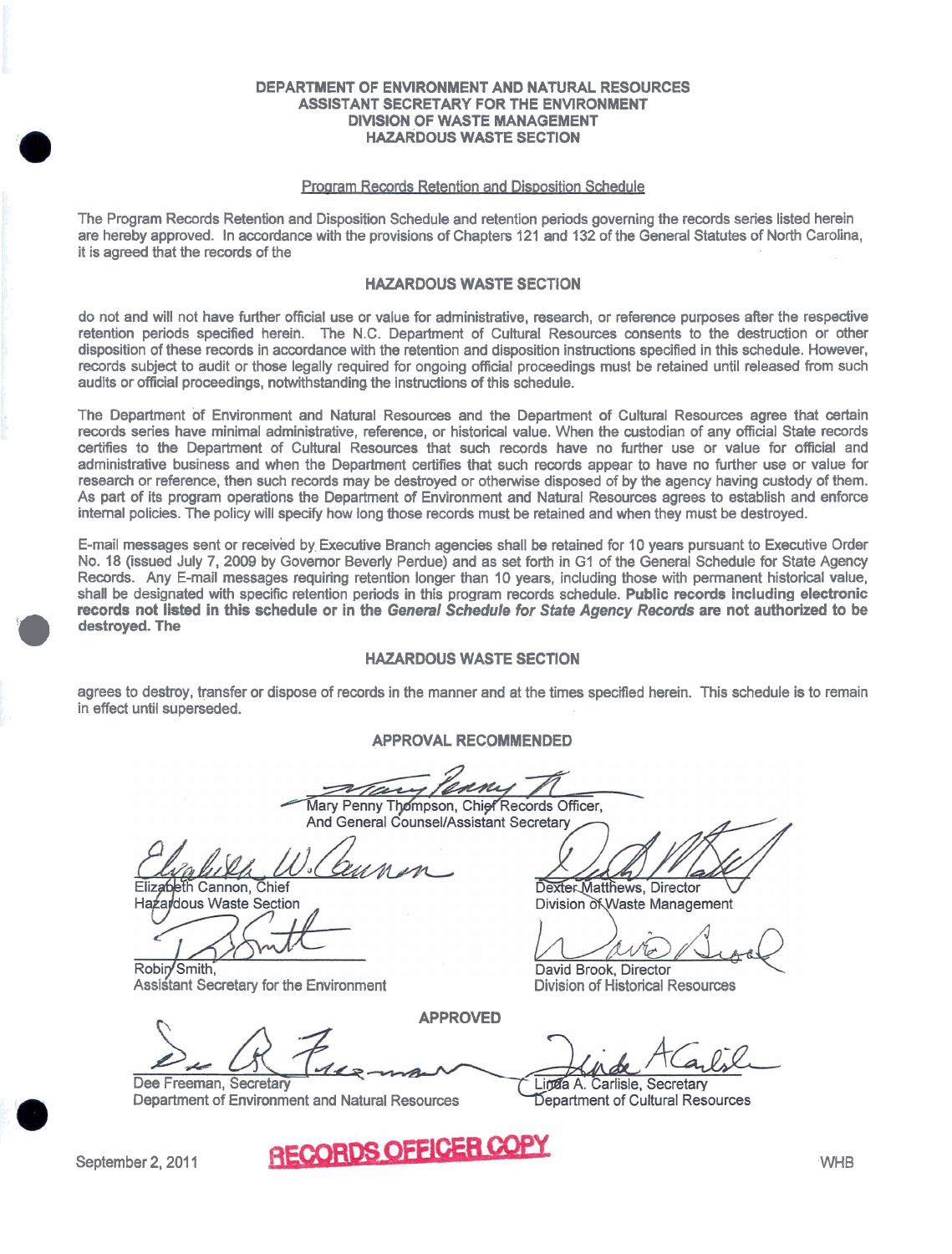#### Program Records Retention and Disposition Schedule

The Program Records Retention and Disposition Schedule and retention periods governing the records series listed herein are hereby approved. In accordance with the provisions of Chapters 121 and 132 of the General Statutes of North Carolina, it is agreed that the records of the

#### **HAZARDOUS WASTE SECTION**

do not and will not have further official use or value for administrative, research, or reference purposes after the respective retention periods specified herein. The N.C. Department of Cultural Resources consents to the destruction or other disposition of these records in accordance with the retention and disposition instructions specified in this schedule. However, records subject to audit or those legally required for ongoing official proceedings must be retained until released from such audits or official proceedings, notwithstanding the instructions of this schedule.

The Department of Environment and Natural Resources and the Department of Cultural Resources agree that certain records series have minimal administrative, reference, or historical value. When the custodian of any official State records certifies to the Department of Cultural Resources that such records have no further use or value for official and administrative business and when the Department certifies that such records appear to have no further use or value for research or reference, then such records may be destroyed or otherwise disposed of by the agency having custody of them. As part of its program operations the Department of Environment and Natural Resources agrees to establish and enforce internal policies. The policy will specify how long those records must be retained and when they must be destroyed.

E-mail messages sent or received by Executive Branch agencies shall be retained for 10 years pursuant to Executive Order No. 18 (issued July 7, 2009 by Governor Beverly Perdue) and as set forth in G1 of the General Schedule for State Agency Records. Any E-mail messages requiring retention longer than 10 years, including those with permanent historical value, shall be designated with specific retention periods in this program records schedule. Public records including electronic records not listed in this schedule or in the General Schedule for State Agency Records are not authorized to be destroved. The

#### **HAZARDOUS WASTE SECTION**

agrees to destroy, transfer or dispose of records in the manner and at the times specified herein. This schedule is to remain in effect until superseded.

#### APPROVAL RECOMMENDED

Mary Penny Thompson, Chief Records Officer,

**APPROVED** 

eth Cannon, Chief

dous Waste Section Hа

Robin/Smith. Assistant Secretary for the Environment

Dee Freeman, Secretary Department of Environment and Natural Resources

And General Counsel/Assistant Secretary Dexter Matthews, Director

Division OKWaste Management

David Brook, Director

**Division of Historical Resources** 

Linda A. Carlisle, Secretary Department of Cultural Resources

September 2, 2011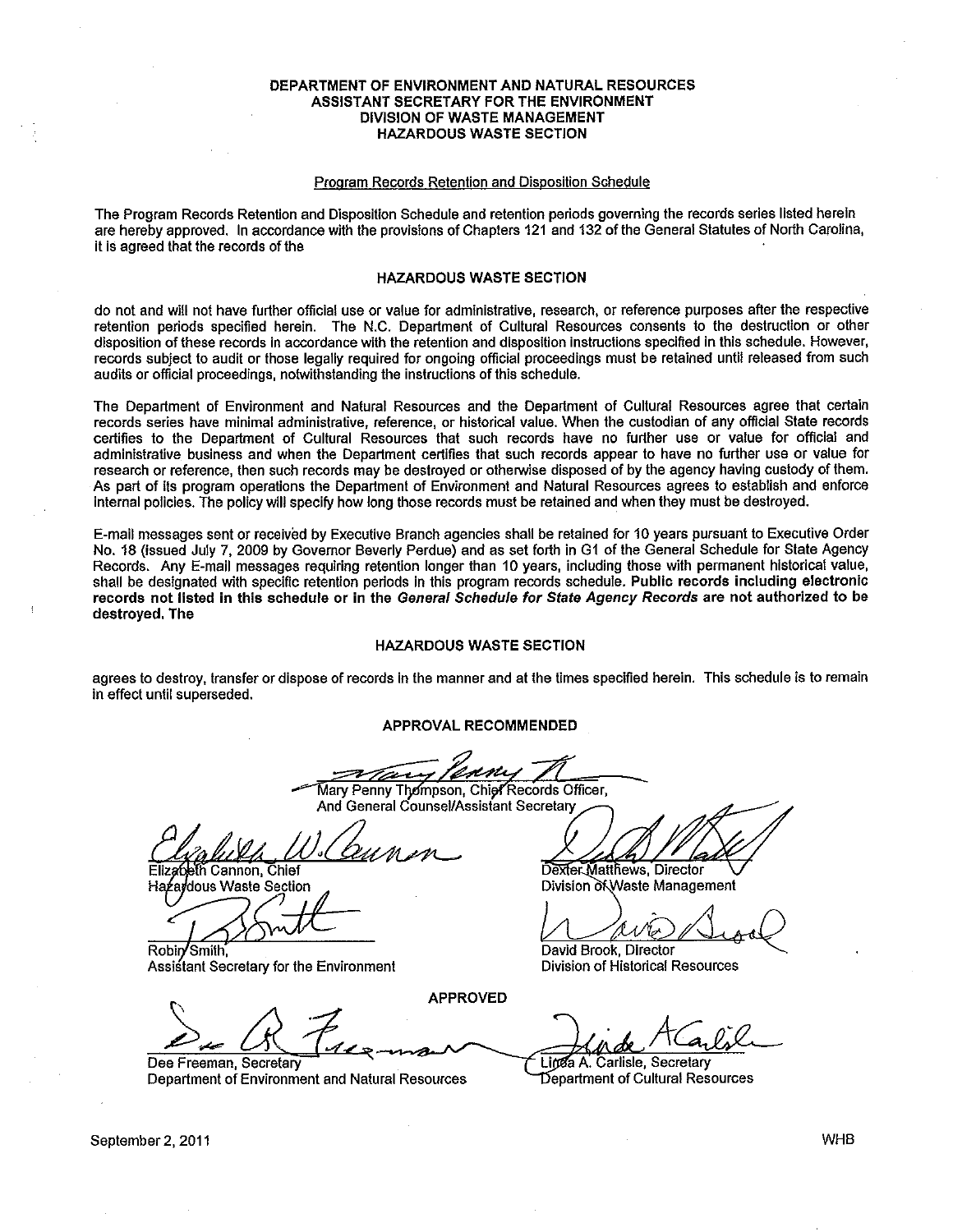### ITEM 8105. HAZARDOUS WASTE AND U.S. ENVIRONMENTAL PROTECTION AGENCY (EPA) **PROGRAM ADMINISTRATIVE FILE.**

Records in paper and electronic formats, including e-mail, concerning guidance from the U.S. Environmental Protection Agency (EPA) in the administration of the Section's programs. File includes applications (state applications for authorization of program elements from the EPA), rules and regulations, listing of staff qualifications, grant expenditure reports, correspondence, mid- and end-ofyear evaluation reports from the EPA, policies and procedures, and other related records.

DISPOSITION INSTRUCTIONS: Retain in office electronic records permanently. Destroy in office paper records after 2 years if no litigation, claim, audit, or other official action involving the records has been initiated. If official action has been initiated, destroy in office after completion of action and resolution of issues involved.

## ITEM 8106. HAZARDOUS WASTE FACILITIES FILE.

Records in paper and electronic formats, including e-mail, concerning correspondence and documents received and/or generated by the Hazardous Waste Section. File includes correspondence pertaining to permitting, corrective action, closure, groundwater, financial records, inspections, investigations, enforcement actions, general administrative documents, or any other related records pertaining to correspondence sent to the section. (Comply with applicable provisions of G.S. 132-1.7 regarding confidentiality of sensitive public security information.)

DISPOSITION INSTRUCTIONS: Retention of e-mail records in this series is governed by G1 of the General Schedule for State Agency Records, which requires that e-mail be retained for 10 years pursuant to Executive Order No. 18 issued July 7, 2009 by Governor Beverly Perdue. Transfer pertinent records to Facility Master File (Item 37166). Destroy in office remaining paper and electronic records after 2 year if no litigation, claim, audit, or other official action involving the records has been initiated. If official action has been initiated, destroy in office after completion of action and resolution of issues involved.

### ITEM 37164. GENERAL ADMINISTRATIVE FILE.

Records in paper and electronic formats, including e-mail, of administrative records created by the section. File includes annual, biennial, and summary reports, correspondence, hazardous management plans, hazardous waste reports, itineraries, notices of fees and invoices, organizational records, policy manuals, regulations, and other related records. (Comply with applicable provisions of G.S. 132-1.7 regarding confidentiality of sensitive public security information.)

DISPOSITION INSTRUCTIONS: Retention of e-mail records in this series is governed by G1 of the General Schedule for State Agency Records, which requires that e-mail be retained for 10 years pursuant to Executive Order No. 18 issued July 7, 2009 by Governor Beverly Perdue. Transfer pertinent records to Facility Master File (Item 37166). Destroy in office remaining paper and electronic records if no litigation, claim, audit, or other official action involving the records has been initiated. If official action has been initiated, destroy in office after completion of action and resolution of issues involved.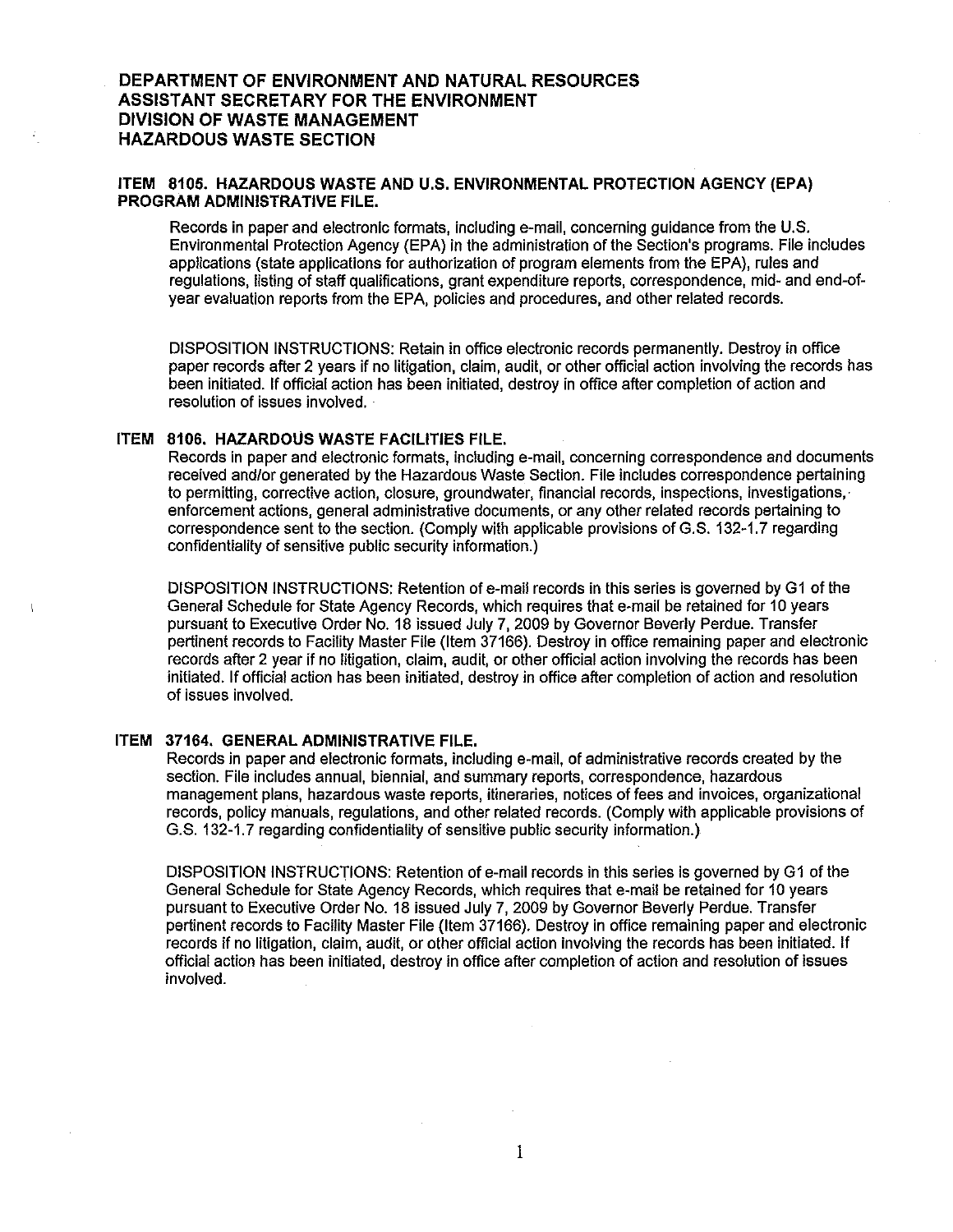### **ITEM 37166. FACILITIES MASTER FILE.**

Records in paper and electronic formats concerning active and inactive hazardous waste facilities. File includes permits and applications, blueprints, correspondence, inspection reports, groundwater analyses, notices of violations, annual reports, notifications that facilities have ceased operations, site plans, and other related records. (Comply with applicable provisions of G.S. 132-1.7 regarding confidentiality of sensitive public security information.)

DISPOSITION INSTRUCTIONS: Scan paper records in office. Retain in office electronic records permanently. Transfer paper records and corresponding indices to the State Records Center after 2 years if no litigation, claim, audit, or other official action involving the records has been initiated. If official action has been initiated, transfer to the State Records Center after completion of action and resolution of issues involved. Records will be held for agency in the State Records Center 20 additional years and then destroyed.

## ITEM 37167. FACILITIES INDEX DATABASE (ELECTRONIC) FILE.

Electronic indices of facility files which have been scanned. File numbers, facility names, revision dates, and other related data are copied into this electronic file from optical disks.

DISPOSITION INSTRUCTIONS: Item discontinued. All records destroved.

## ITEM 37168. HISTORY REPORTS DATABASE (ELECTRONIC) FILE.

Electronic records concerning histories of hazardous waste sites. Facility names, addresses, status of facilities, and other related data are entered into this electronic file. (Electronic database systems are maintained by Assistant Director for Administration, Computer Systems Branch.)

DISPOSITION INSTRUCTIONS: Item discontinued. All records destroyed.

#### ITEM 37171. FREEDOM OF INFORMATION (FOI) FILE.

Requests in paper and electronic formats, including e-mail, for information received by the Hazardous Waste Section from private citizens, private businesses, and other public agencies. File also includes responses to requests.

DISPOSITION INSTRUCTIONS: Retention of e-mail records in this series is governed by G1 of the General Schedule for State Agency Records, which requires that e-mail be retained for 10 years pursuant to Executive Order No. 18 issued July 7, 2009 by Governor Beverly Perdue. Transfer pertinent records to Facility Master File (Item 37166). Destroy in office remaining paper and electronic records after 2 years if no litigation, claim, audit, or other official action involving the records has been initiated. If official action has been initiated, destroy in office after completion of action and resolution of issues involved.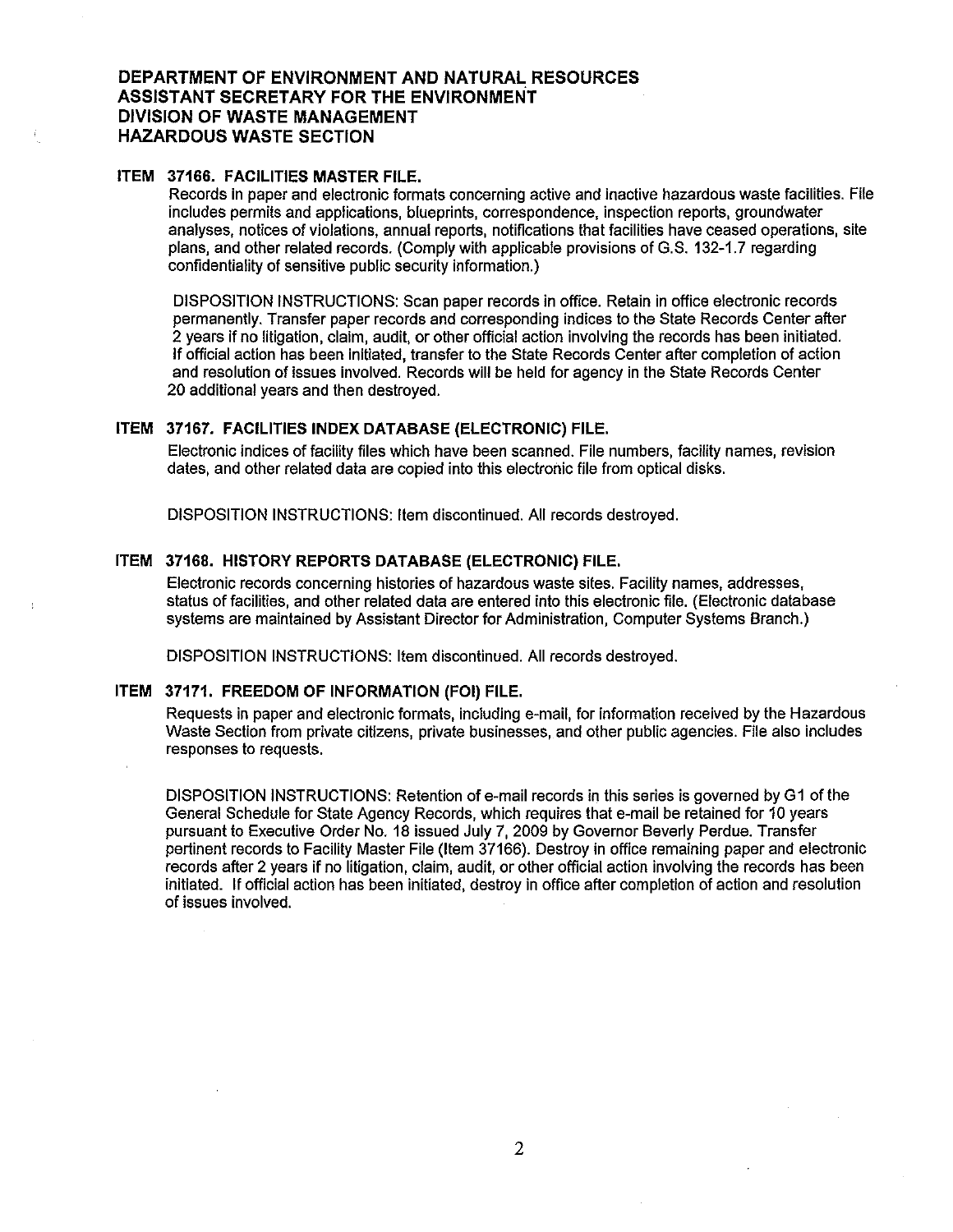## ITEM 37172. RULE AMENDMENTS AND REGULATORY DEVELOPMENT FILE.

Records in paper and electronic formats, including e-mail, pertaining to rule amendments and potential regulatory litigation. File includes correspondence, drafts of rules and regulation, proposed rules and amendments to hazardous waste management rules, transcripts of public hearings, and other related records.

DISPOSITION INSTRUCTIONS: Scan paper records in office. Retain in office electronic records permanently. Transfer paper records and corresponding indices to the State Records Center after 2 years if no litigation, claim, audit, or other official action involving the records has been initiated. If official action has been initiated, transfer to the State Records Center after completion of action and resolution of issues involved. Records will be held for agency in the State Records Center 20 additional vears and then destroved.

## ITEM 37173. STATE AUTHORIZATIONS FILE.

Records concerning state applications for authorization of program elements from the Environmental Protection Agency. File includes applications, rules and regulations, listings of staff qualifications, and other related records.

DISPOSITION INSTRUCTIONS: Item discontinued. All records destroyed.

### ITEM 37174. ADMINISTRATIVE WORD PROCESSING (ELECTRONIC) FILE.

Machine readable records concerning routine tasks and daily operations of the office. Electronic files include correspondence, itineraries, organizational charts, hazardous waste management plans, and other related records.

DISPOSITION INSTRUCTIONS: Item discontinued. All records destroyed.

#### ITEM 37175. CORRESPONDENCE TO FACILITIES FILE.

Reference copies of correspondence to hazardous waste facilities. (Official copies of records are maintained in Hazardous Waste Facilities Master File (Item 8106) in Authorization and Planning Branch.)

DISPOSITION INSTRUCTIONS: Item discontinued. All records destroyed.

#### ITEM 37179. HAZARDOUS WASTE SECTION CHIEF FILE.

Records in paper and electronic records, including e-mail, concerning regulatory interpretations, activities of the section, and other related subjects.

DISPOSITION INSTRUCTIONS: Retention of e-mail records in this series is governed by G1 of the General Schedule for State Agency Records, which requires that e-mail be retained for 10 years pursuant to Executive Order No. 18 issued July 7, 2009 by Governor Beverly Perdue. Transfer pertinent records to Facility Master File (Item 37166). Destroy in office remaining paper and electronic records after 2 years if no litigation, claim, audit, or other official action involving the records has been initiated. If official action has been initiated, destroy in office after completion of action and resolution of issues involved.

### ITEM 37182. MEMORANDUMS FROM BRANCHES FILE.

Interoffice memorandums from branches of the section outlining activities with hazardous waste facilities, regulatory issues, and other related subjects.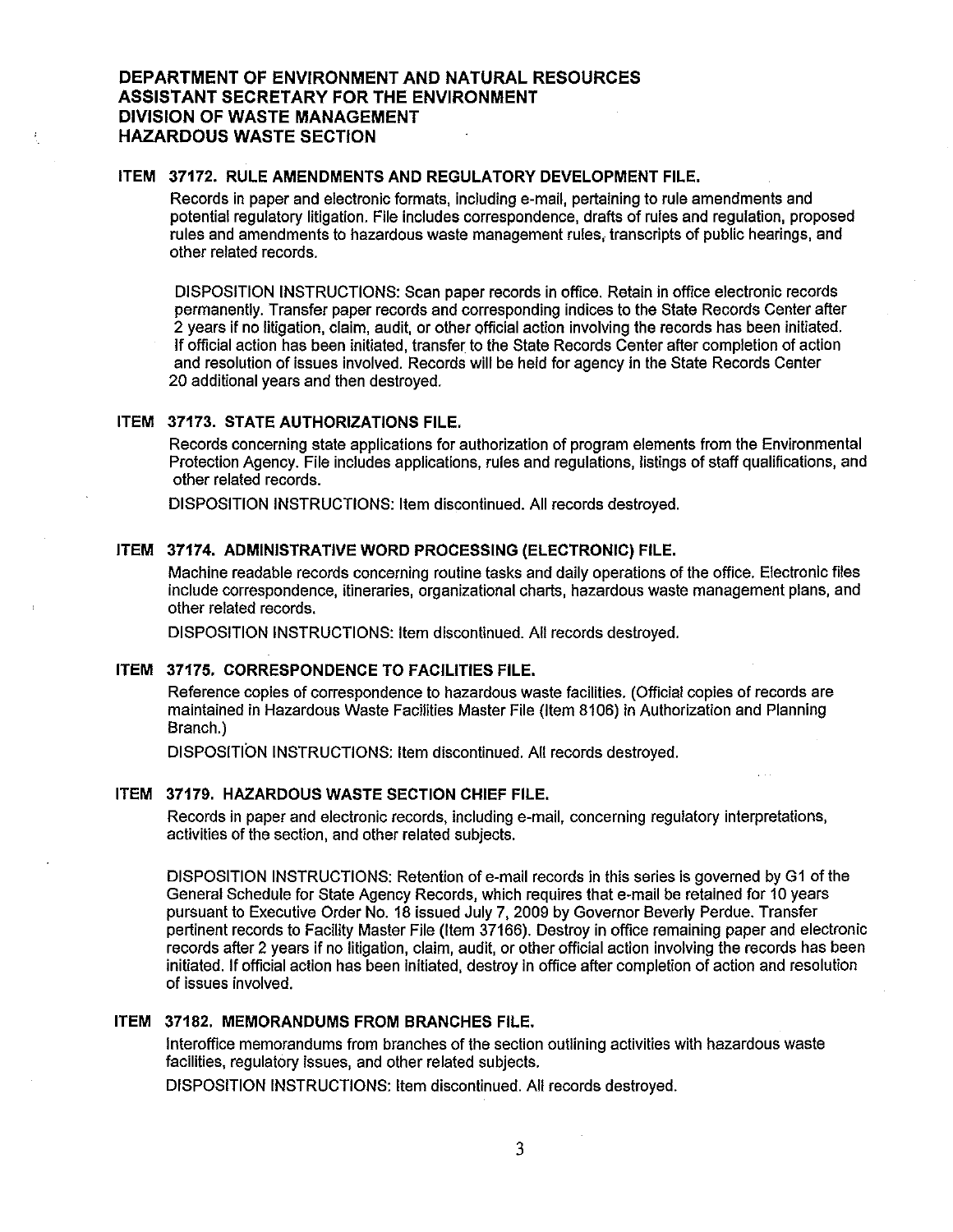### ITEM 37186. CONFIDENTIAL BLUEPRINTS AND DRAWINGS FILE.

Reference copies of blueprints and drawings of hazardous waste facilities. File also includes descriptions of processes performed by facilities. (Comply with applicable provisions of G.S. 130A-304 and Article 24 of G.S. 66 regarding confidentiality of records.) (Official copies of records are maintained in Hazardous Waste Facilities Master File (Item 8106) in Authorization and Planning Branch.)

DISPOSITION INSTRUCTIONS: Item discontinued. All records destroved.

#### ITEM 37187. CHRONOLOGICAL FILE.

Reference copies of outgoing correspondence written by employees of the branch.

DISPOSITION INSTRUCTIONS: Item discontinued. All records destroyed.

### ITEM 37188. CLOSURES FILE.

Records in paper and electronic formats, including e-mail, concerning the closure activities at permitted and non-permitted hazardous waste facilities. File includes correspondence, closure certifications, plans and reviews, public notices, certificates of closure, and other related records. (Comply with applicable provisions of G.S. 132-1.7 regarding confidentiality of sensitive public security information.)

DISPOSITION INSTRUCTIONS: Retention of e-mail records in this series is governed by G1 of the General Schedule for State Agency Records, which requires that e-mail be retained for 10 years pursuant to Executive Order No. 18 issued July 7, 2009 by Governor Beverly Perdue. Transfer pertinent records to Facility Master File (Item 37166). Destroy in office remaining paper and electronic records after 2 years if no litigation, claim, audit, or other official action involving the records has been initiated. If official action has been initiated, destroy in office after completion of action and resolution of issues involved.

## ITEM 37189. PERMITS FILE.

Records in paper and electronic formats, including e-mail, concerning storage, treatment, disposal, post-closure, and Hazardous and Solid Waste Amendments (HSWA) only permits or alternate mechanisms to post-closure permits issued to hazardous waste facilities in compliance with Resource Conservation and Recovery Act (RCRA) standards established by the U.S. Environmental Protection Agency (EPA). File includes permits, permit applications, alternative to post-closure permits, review checklists, notices of deficiencies, correspondence, and other related records.

DISPOSITION INSTRUCTIONS: Retention of e-mail records in this series is governed by G1 of the General Schedule for State Agency Records, which requires that e-mail be retained for 10 years pursuant to Executive Order No. 18 issued July 7, 2009 by Governor Beverly Perdue. Transfer pertinent records to Facility Master File (Item 37166). Destroy in office remaining paper and electronic records after 2 year if no litigation, claim, audit, or other official action involving the records has been initiated. If official action has been initiated, destroy in office after completion of action and resolution of issues involved.

### ITEM 37190. NOTES OF CONVERSATIONS WITH POSSIBLE PERMITTEES FILE.

Records concerning conversations of meetings with possible hazardous waste facility permittees. File includes meeting notes, brochures, notes from other divisions of the department, and other related records.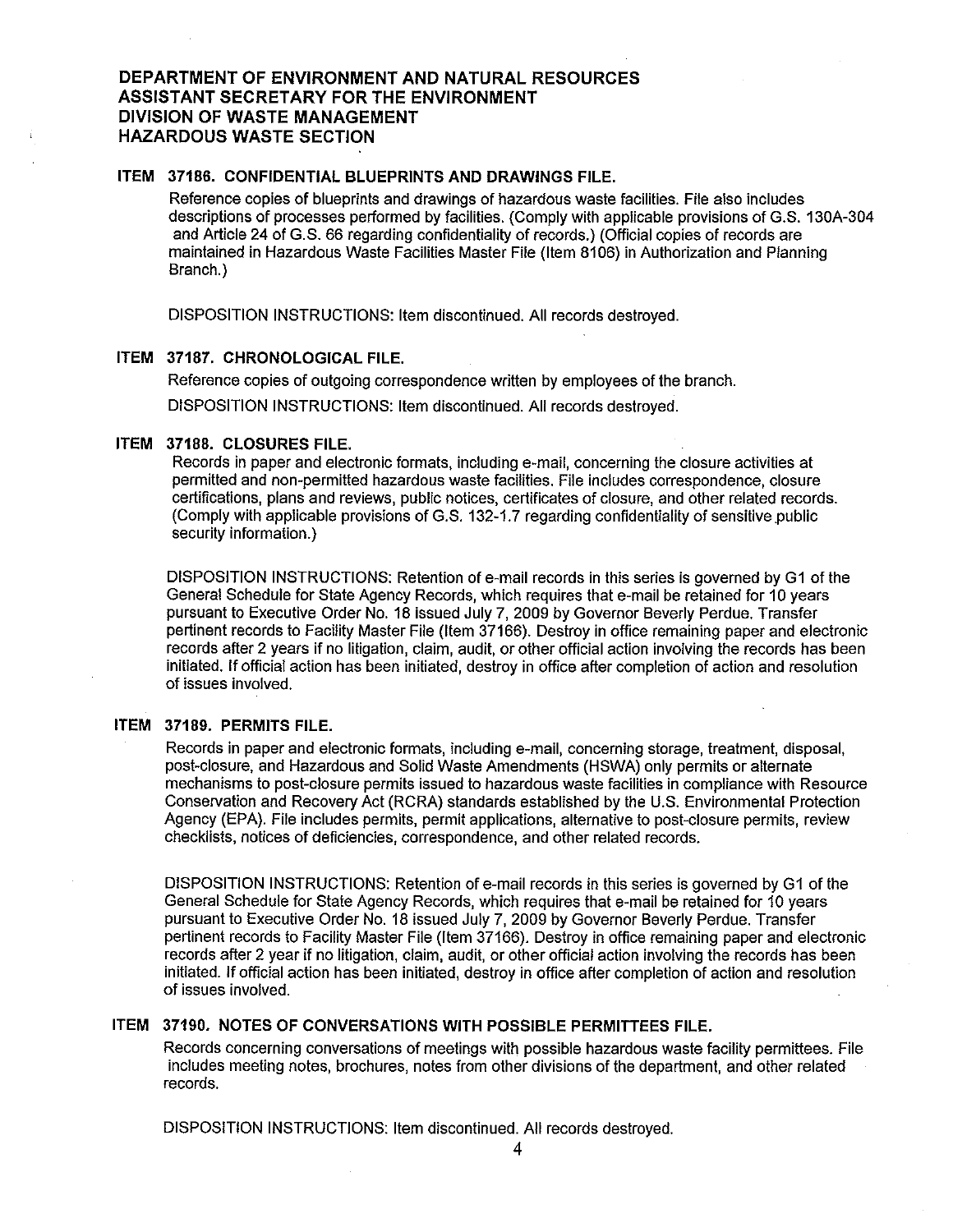## ITEM 37191. RECORDS OF COMMUNICATIONS FILE. Requests for information and interpretations of regulations from hazardous waste facilities and potential permittees.

DISPOSITION INSTRUCTIONS; Item discontinued. All records destroyed.

### ITEM 37192. RESOURCE CONSERVATION AND RECOVERY ACT INFORMATION SYSTEM (RCRAINFO) DATABASE (ELECTRONIC) FILE.

Machine readable records concerning treatment, disposal, and post-closure permits issued to hazardous waste facilities. Facility names, permit numbers, capacities, and other related data are entered into this electronic file. (Electronic database systems are maintained by the Environmental Protection Agency at Research Triangle Park, NC, via State Information Processing Services (SIPS).)

DISPOSITION INSTRUCTIONS: Item discontinued. All records destroved.

### ITEM 37193. RULES AND REGULATIONS (DEVELOPMENT) FILE.

Correspondence and memorandums concerning the development of hazardous waste rules and regulations. File also includes drafts and proposed rules.

DISPOSITION INSTRUCTIONS: Item discontinued. All records destroyed.

## ITEM 37194. WITHDRAWN PERMIT APPLICATIONS FILE.

Applications for treatment, disposal, and post-closure permits which have been withdrawn by applicants.

DISPOSITION INSTRUCTIONS: Item discontinued. All records destroved.

## **ITEM 37195. CORRESPONDENCE TO FACILITIES FILE.**

Reference copies of correspondence to hazardous waste facilities. (Official copies of records are maintained in Hazardous Waste Facilities Master File (Item 8106) in Authorization and Planning Branch.)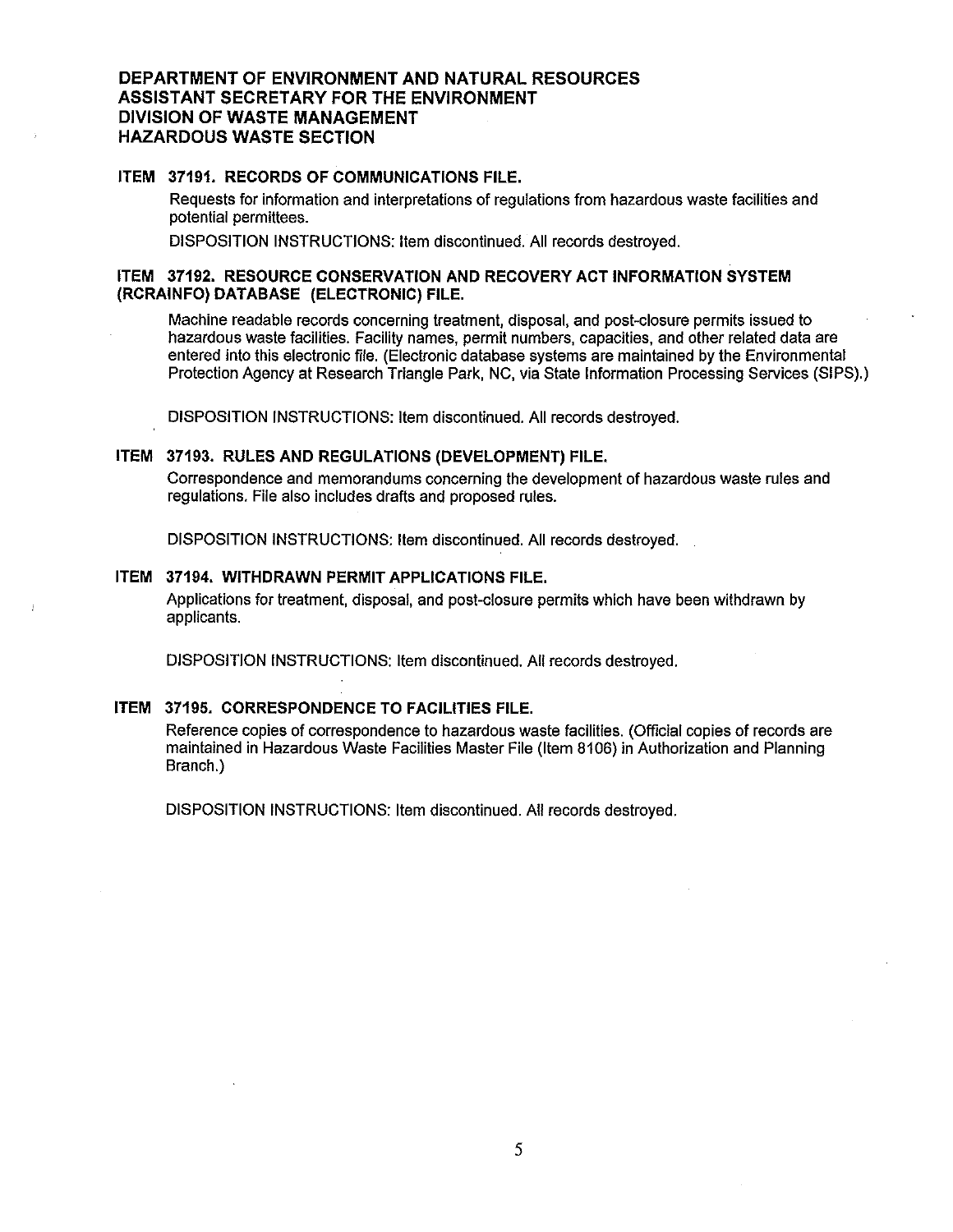### ITEM 37196. FINANCIAL ASSURANCE FILE.

Records in paper and electronic records, including e-mail, concerning financial assurance and liability coverage of hazardous waste management facilities for activities related to closure, post-closure, corrective actions, and financial responsibility. File includes tax forms, tax identification numbers, income statements, listings of assets, negotiable instruments, mechanisms for financial assurance and liability coverage, and other related data records. (Comply with applicable provisions of G.S. 132-1.1, 130A-304, and G.S. 66, Article 24 regarding confidentiality of records.)

DISPOSITION INSTRUCTIONS: Retention of e-mail records in this series is governed by G1 of the General Schedule for State Agency Records, which requires that e-mail be retained for 10 years pursuant to Executive Order No. 18 issued July 7, 2009 by Governor Beverly Perdue. Print electronic records and interfile with related paper records. Destroy in office electronic versions of records when reference value ends. Transfer paper records to the State Records Center 5 years if no litigation. claim, audit, or other official action involving the records has been initiated. If official action has been initiated, transfer to the State Records Center after completion of action and resolution of issues involved. Records will be held for agency in the State Records Center 20 additional years and then destroved.

## **ITEM 37197. NOTICES OF VIOLATION FILE.**

Reference copies of notices of violation sent to hazardous waste facilities. File also includes correspondence. Status of notices and enforcement actions and other related data are entered into Notices of Violation and Enforcement Actions Tracking Database (Electronic) File (Item 37198) and routinely updated. (Official copies of records are maintained in Hazardous Waste Facilities Master File (Item 8106) in Authorization and Planning Branch.)

DISPOSITION INSTRUCTIONS: Item discontinued. All records destroyed.

### ITEM 37198. NOTICES OF VIOLATION AND ENFORCEMENT ACTIONS TRACKING DATABASE (ELECTRONIC) FILE.

Machine readable records concerning notices of violation and enforcement actions for hazardous waste facilities. Status of notices and enforcement actions and other related data are entered into this electronic file. (Electronic database systems are maintained by Assistant Director for Administration. Computer Systems Branch.)

DISPOSITION INSTRUCTIONS: Item discontinued. All records destroyed.

### ITEM 37200. RESOURCE CONSERVATION AND RECOVERY ACT INFORMATION SYSTEM (RCRAINFO) DATABASE (ELECTRONIC) FILE.

Machine readable records concerning financial assurance and insurance of hazardous waste facilities for closure, post-closure, liability activities, and corrective actions. Company names, contacts' names, Environmental Protection Agency identification numbers, mechanisms for financial assurance, and other related data are entered into this electronic file. (Electronic database systems are maintained by the Environmental Protection Agency at Research Triangle Park, NC, via State Information Processing Services (SIPS).)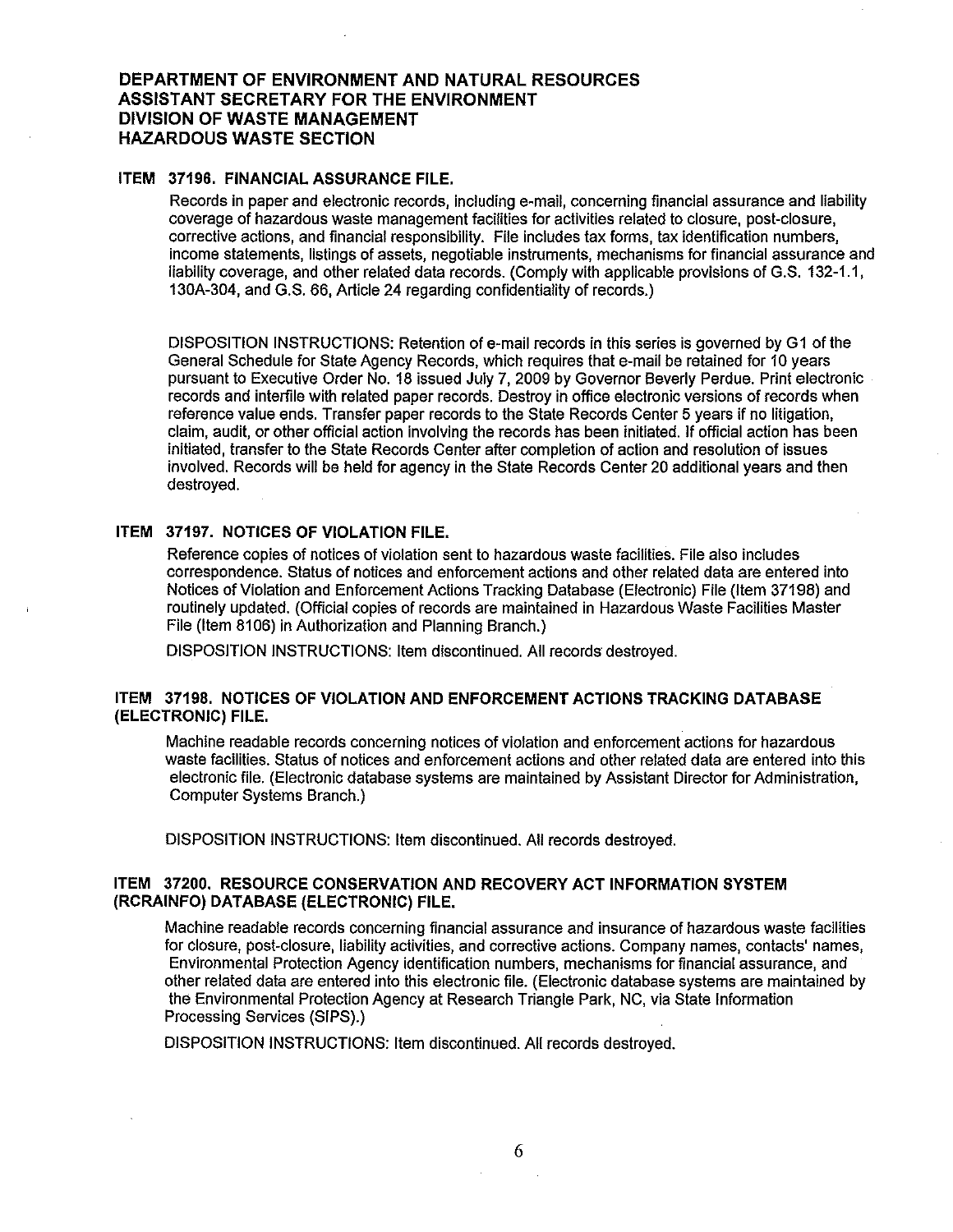### ITEM 37201. SAMPLING LOGS FILE.

Reference copies of logs listing results of analyses of samples (surface water, groundwater, etc.) from hazardous waste facilities. (Official copies of records are maintained in Hazardous Waste Facilities Master File (Item 8106) in Authorization and Planning Branch.)

DISPOSITION INSTRUCTIONS: Item discontinued. All records destroved.

### ITEM 37202. TECHNICAL ASSISTANCE FILE.

Records concerning technical assistance and regulatory interpretations provided to hazardous waste facilities. File includes policy manuals, regulations, and other related records.

DISPOSITION INSTRUCTIONS: Item discontinued. All records destroyed.

## ITEM 37204. USED OIL WARNING LETTERS FILE.

Warning letters sent to individuals or companies who have spilled used oil. File also includes complaint letters and responses from violators.

DISPOSITION INSTRUCTIONS: Item discontinued. All records destroyed.

## ITEM 49542. CORRECTIVE ACTION FILE.

Records in paper and electronic formats, including e-mail, concerning corrective action measures at permitted and non-permitted hazardous waste sites. File includes RCRA Facility Assessments (RFA), RCRA Facility Investigations (RFI), Corrective Measures Studies (CMS), Corrective Measures Implementation (CMI). RFI interim measures studies, remediation system effectiveness reports, Hazardous & Solid Waste Amendments (HSWA) remedies, and other related documents.

DISPOSITION INSTRUCTIONS: Retention of e-mail records in this series is governed by G1 of the General Schedule for State Agency Records, which requires that e-mail be retained for 10 years pursuant to Executive Order No. 18 issued July 7, 2009 by Governor Beverly Perdue. Transfer pertinent records to Facility Master File (Item 37166). Destroy remaining paper and electronic records after 2 years if no litigation, claim, audit, or other official action involving the records has been initiated. If official action has been initiated, destroy in office after completion of action and resolution of issues involved.

#### **ITEM 49543, GROUNDWATER FILE.**

Records in paper and electronic formats, including e-mail, concerning the monitoring of groundwater quality in and around permitted and non-permitted hazardous waste sites. File includes analytical reports, correspondence, groundwater monitoring reports, comprehensive monitoring evaluations, reports, site plans, and other related records.

DISPOSITION INSTRUCTIONS: Retention of e-mail records in this series is governed by G1 of the General Schedule for State Agency Records, which requires that e-mail be retained for 10 years pursuant to Executive Order No. 18 issued July 7, 2009 by Governor Beverly Perdue. Transfer pertinent records to Facility Master File (Item 37166). Destroy remaining paper and electronic records after 2 years if no litigation, claim, audit, or other official action involving the records has been initiated. If official action has been initiated, destroy in office after completion of action and resolution of issues involved.